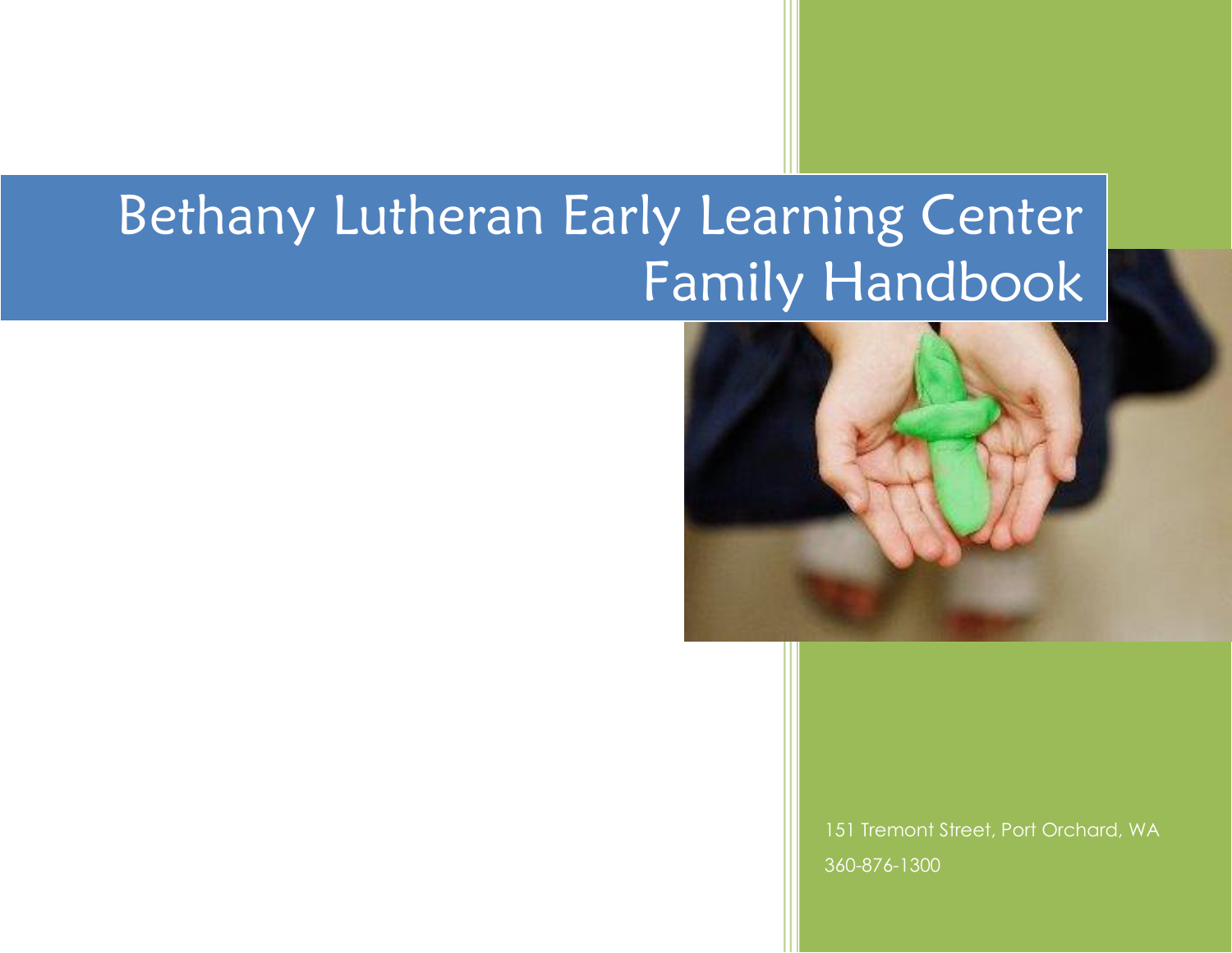#### **WELCOME**

Welcome to Bethany Lutheran Early Learning Center. What a precious gift from God you have been given in your child! What an important time early childhood is! Your child is learning at an amazing rate. He/she is learning to build relationships, to trust, to share, to use manners, to be creative, to be a problem solver – the list is endless. We want to partner with you in providing a loving atmosphere that will challenge, stimulate, and encourage your child to be what God has made him/her to be.

This *Family Handbook* was designed to let you know about the policies and procedures that Bethany Lutheran Early Learning Center has in effect. If you have any questions or concerns regarding this handbook please feel free to ask. You will be notified of any changes in this handbook either by mail or by a note sent home with your child.

#### OUR MISSION AND VISION MISSION:

Bethany Lutheran Early Learning Center exists to shine the light of Christ's love to our preschool and their families.

#### VISION:

Bethany Lutheran Early Learning Center will partner with parents in providing the highest care for their children, promoting quality growth and unity in their families, and developing strong godly character in each eternal soul.

# STATEMENT OF CONFESSION

Bethany Lutheran Early Learning Center operates as a service of Bethany Lutheran Church; therefore, all Biblical teaching will adhere to the teachings of The Evangelical Lutheran Synod of which it is a part. We believe that there is one triune God – Father, Son, and Holy Spirit. We believe that we are saved from sin only by the life, death, and resurrection of the Son, Jesus, and that they Holy Spirit works faith in our hearts so that we may enter the kingdom of heaven.

While we recognize and accept children and families from any religious background, we reserve the right to teach in accordance with the teachings of Bethany Lutheran Church.

For more details on the teachings at Bethany Lutheran, please feel free to talk with the director or pastor.

# BETHANY LUTHERAN CHURCH

Bethany Lutheran Church, founded in 1945, is a member of the Evangelical Lutheran Synod (ELS). Sunday worship is at 8:15 and 11:00AM, with Bible Class and Sunday School at 9:45AM. Bethany Lutheran also offers a free course for all adults who are interested in re-acquainting themselves with the basic teachings of the Bible or for those interested in church membership. Please speak with the pastor about these and other classes.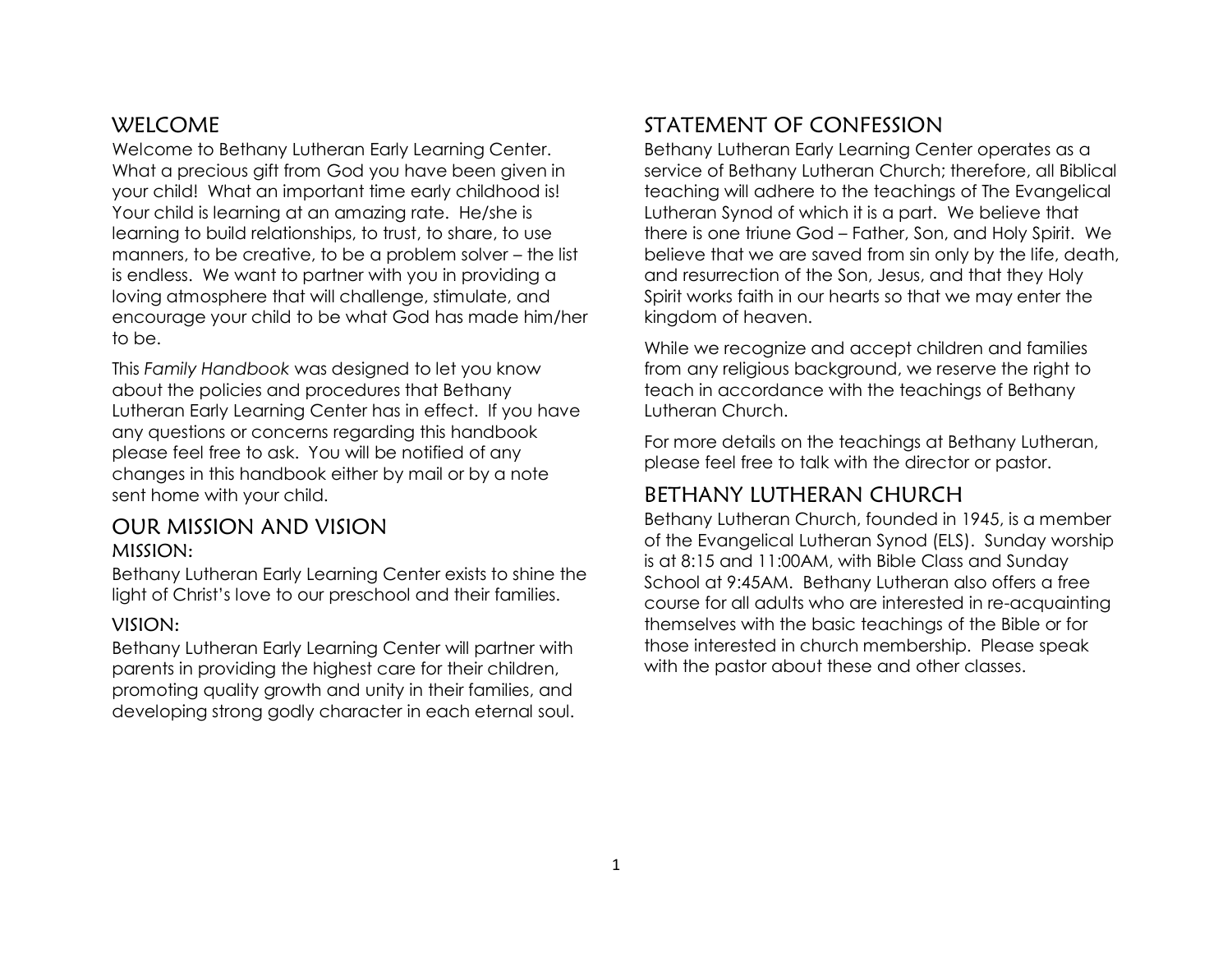#### GOALS AND OBJECTIVES GOALS:

Bethany Lutheran Early Learning Center will:

- serve the whole child in the following domains: communication, cognition, social/emotional skills, motor, creative expression skills, and the spiritual;
- serve the whole family in developing their child and other ways as appropriate;
- share the gospel of Jesus Christ at every opportunity.

#### OBJECTIVES:

Bethany Lutheran Early Learning Center provides a program that focuses on the development of the whole child. Our staff is dedicated to providing the children with a loving environment that will stimulate, challenge, and encourage them to be what God has made them to be in all domains of development. The spiritual aspect of your child's development is very vital and essential part of his/her overall development. It is this aspect of our training program that makes Bethany Lutheran Early Learning Center special and sets us apart from many other early childhood programs.

# ELIGIBILITY REQUIREMENTS

Bethany Lutheran Early Learning Center accepts children ages 3 to 5 to all the rights, privileges, programs, and activities made available to students at the center. It does not discriminate based on race, color, religion, national origin, ancestry, physical handicap, or gender in administration of its educational policies, admission policy, and other center-administered programs. All children must be fully potty trained by the time of their first day of attendance.

# ENROLLMENT PRIORITY

Both our full day and half day programs have limited openings. Enrollment will be on a first-come, first-served basis, depending on program availability.

Enrollment will be considered in the following order:

- 1. Registration for the 5 full day program
- 2. Registration for the 5 half day program

# REGISTRATION PROCESS

Once your child is accepted into our program, the following documentation is required:

- It is very important that we have up-to-date emergency information and phone numbers where we may reach you in an emergency. (Please advise the director of any changes as soon as possible.)
- We must have updated records of all required immunizations on file.
- It is vital that you inform us of the individual/s authorized to pick up your child. You must provide the name of several local contacts that can pick up and care for your child in case of emergency, lateness, or illness. This is for your child's protection. We cannot release your child to anyone who is not listed on your form unless prior arrangements have been made. Our caregivers and staff will ask for identification when the identity of the adult is not known.
- Each child should have on record the date of their last physical exam or the date the child was last seen by a health care provider.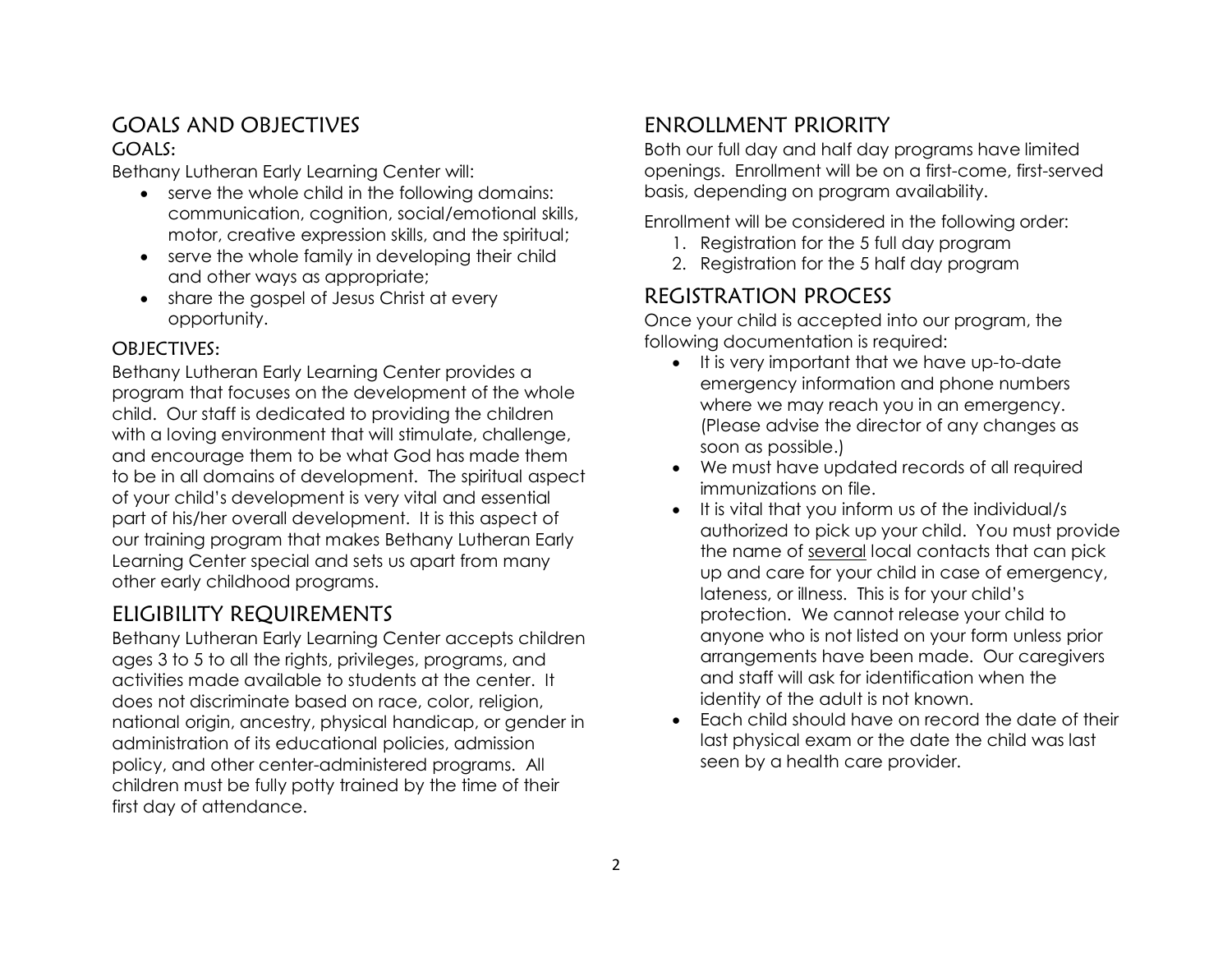## REGISTRATION PROCESS, continued

 All children must have the required enrollment forms turned into our office prior to enrollment into our program. Forms and information must be kept up-to-date to continue in the program.

#### DISMISSAL PROCESS

The Board of Education may at any point determine that a student's enrollment is no longer in the best interest of the school. In such cases the student will be dismissed.

#### FEES

Registration and tuition rates will be reviewed and adjusted annually by the director and Bethany Lutheran School Board.

#### **Registration fee \$50**

(Registration fees will hold a child's enrollment spot for three months or the duration of the summer program. After three months, tuition fees will be collected or the child's enrollment spot will be given to another student.)

#### **Preschool Programs:**

5 day: full day \$178.50/week 5 day: half day \$96.25/week

#### **Additional fees**

| Late pick-up fee for half day        |               |
|--------------------------------------|---------------|
| (after 12:15PM)                      | \$1.00/minute |
| Late pick-up fee for full day        |               |
| (after 6:00PM)                       | \$1.00/minute |
| Sick child fee                       |               |
| (begins 1 hour after being notified) | \$1.00/minute |
| Lunch food supplement                | \$1.00/item   |
| Hot lunch program                    | \$4.00/meal   |

**Fees shall not be waived for holidays, except for Christmas and Spring breaks.**

#### **Fees will not be reduced when your child does not attend.**

#### PAYMENT PROCEDURE

Bethany Lutheran Early Learning Center uses TADS (an online school management program) to process tuition payments. Tuition is divided into nine monthly payments. Payments can be made weekly, bi-weekly, or monthly.

Tuition is due monthly, according to your pre-selected payment date in your TADS profile.

A late fee may be assessed.

Any account two weeks past due will result in termination of your child from the program unless special arrangements have been made with the director.

A two-week written notice must be given before withdrawing a child. Charges will continue for two weeks after the written notice is given. If a child is withdrawn without two-weeks notice the initial deposit will not be returned.

You may make tuition payments through TADS, check, or money order. Checks are to be made payable to **Bethany Lutheran ELC**. Cash is **not** accepted.

Returned checks are subject to a service charge.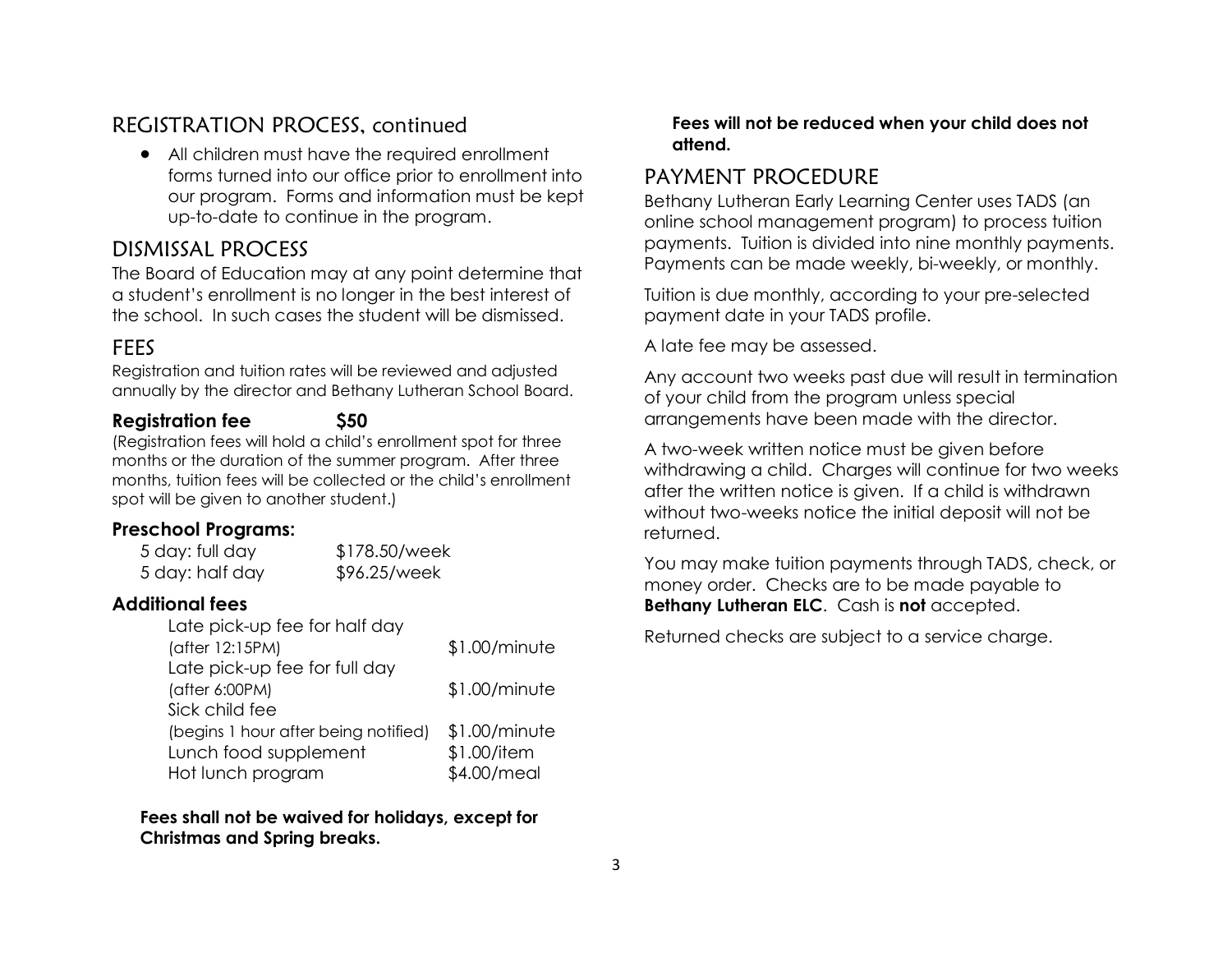#### TIME AND DAYS OF OPERATION

Bethany Lutheran Early Learning Center will be open:

#### **Monday – Friday: 6:30AM – 6:00PM**

We will be closed on the following holidays:

- Memorial Day
- Independence Day
- Labor Day
- Veteran's Day
- Thanksgiving (Thursday & Friday)
- December 24-January 1
- MLK Dav
- President's Day
- $\bullet$

Bethany Lutheran Early Learning Center will close one additional week during the year for cleaning, sanitizing, and maintenance reasons. The dates for that week will change annually, but will be in spring. Advance notice of that week will be given. Please see the Early Learning Center yearly calendar for more information. Bethany Lutheran Early Learning Center reserves the right to close periodically throughout the year as circumstances may require. In the event that such a closure takes place, parents will be given as much advance notice as the circumstances allow.

# ARRIVAL & DEPARTURE

Children must be brought into class by an adult and checked in the classroom sign-in sheet. Children cannot walk into the school alone nor sign in on their own. The person who picks up your child must also sign out on the sheet. Please understand that this is a safety precaution for all of the children at Bethany Lutheran Early Learning Center.

Each child will have a list of people who are allowed to pick him/her up at the end of the day. Children will only be released to the parents of the child or authorized persons listed on the enrollment form. Photo ID is needed before a child will be released to someone unknown to our staff. A written note should be made and given to the teacher if there are irregular arrangements for the day. Our staff cannot accept verbal instructions or a verbal verification.

Parents/Guardians will be charged \$1.00 for every 1 minute after 6:00PM they are late picking up their child. The fee will be used to cover the additional time the teacher was forced to remain at the center. If the child has not been picked up by 6:15, the staff member will make an effort to get in touch with the parents/guardians. If no one has called or arrived by 6:30, the alternate pickup or emergency contacts on the enrollment form will be contacted. If no one has called or arrived by 7:00, the necessary authorities may be called.

#### ATTENDANCE

Your child should be at school no later than 9:00am each day.

If your child is sick or not going to be at school, please call the school office (360-876-1300) and leave a message for his or her classroom teacher.

If your child is going to be gone for an extended period of time, please inform the director or your child's teacher.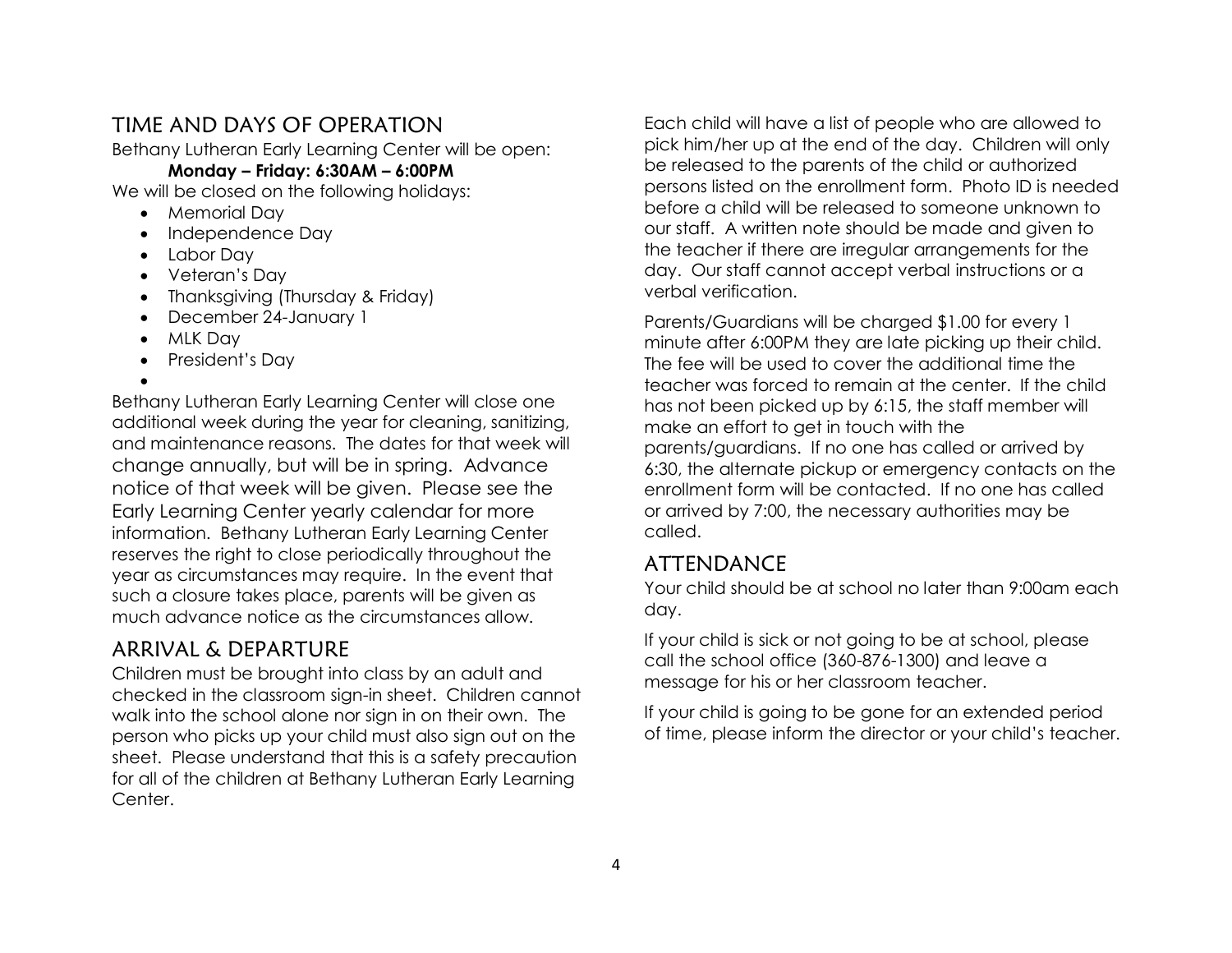## DAILY SCHEDULES

| <b>Half Day</b> |                                     | <b>Full Day</b> |                                     |
|-----------------|-------------------------------------|-----------------|-------------------------------------|
| 8:00-8:15       | Table time                          | $6:30-8:15$     | Table toys                          |
| 8:15-8:30       | Carpet time: Books, songs, &        |                 | Breakfast served until 7:45         |
|                 | calendar                            |                 | for full day students               |
| 8:30-9:00       | Planning & Work                     | 8:15-8:30       | Carpet time: Books, songs &         |
| 9:10-9:30       | Clean up & Recall                   |                 | calendar                            |
| 9:30-9:45       | Carpet time: Books, songs, & Pledge | 8:30-8:45       | Movement: Group 1                   |
|                 | of Allegiance                       |                 | Music: Group 2                      |
| $9:45-9:55$     | <b>Bathroom</b>                     | 8:45-9:00       | Movement: Group 2                   |
| $9:55 - 10:15$  | Snack & Independent books           |                 | Music: Group 1                      |
| 10:15-10:30     | Movement: Group 1                   | $9:00-9:15$     | Carpet time: Books, songs, & Pledge |
|                 | Music: Group 2                      |                 | of Allegiance                       |
| 10:30-10:45     | Movement: Group 2                   | $9:15-9:25$     | Bathroom break                      |
|                 | Music: Group 1                      | $9:25-9:45$     | Snack & Independent books           |
| $10:45-11:15$   | <b>Small Group Project</b>          | $9:45-10:00$    | <b>Bible Story &amp; Songs</b>      |
| $11:15-11:45$   | <b>Bible Story &amp; Songs</b>      | 10:00-10:30     | Small group Project                 |
| 11:30-12:00     | Outside play                        | 10:30-11:00     | Outside play                        |
| 12:00           | Good bye song                       | $11:00-11:40$   | Planning & Work                     |
|                 |                                     | 11:40-12:00     | Clean up & Recall                   |
|                 |                                     | 12:00-1:00      | Lunch & Rest readiness              |
|                 |                                     | $1:00-2:30$     | Rest                                |
|                 |                                     | 2:30-3:00       | Table toys                          |
|                 |                                     | $3:00-3:15$     | Carpet time: Books and songs        |
|                 |                                     | $3:15-3:45$     | Snack & Independent books           |
|                 |                                     | $3:45-4:00$     | <b>Small Group Project</b>          |

4:00-6:00 Extended play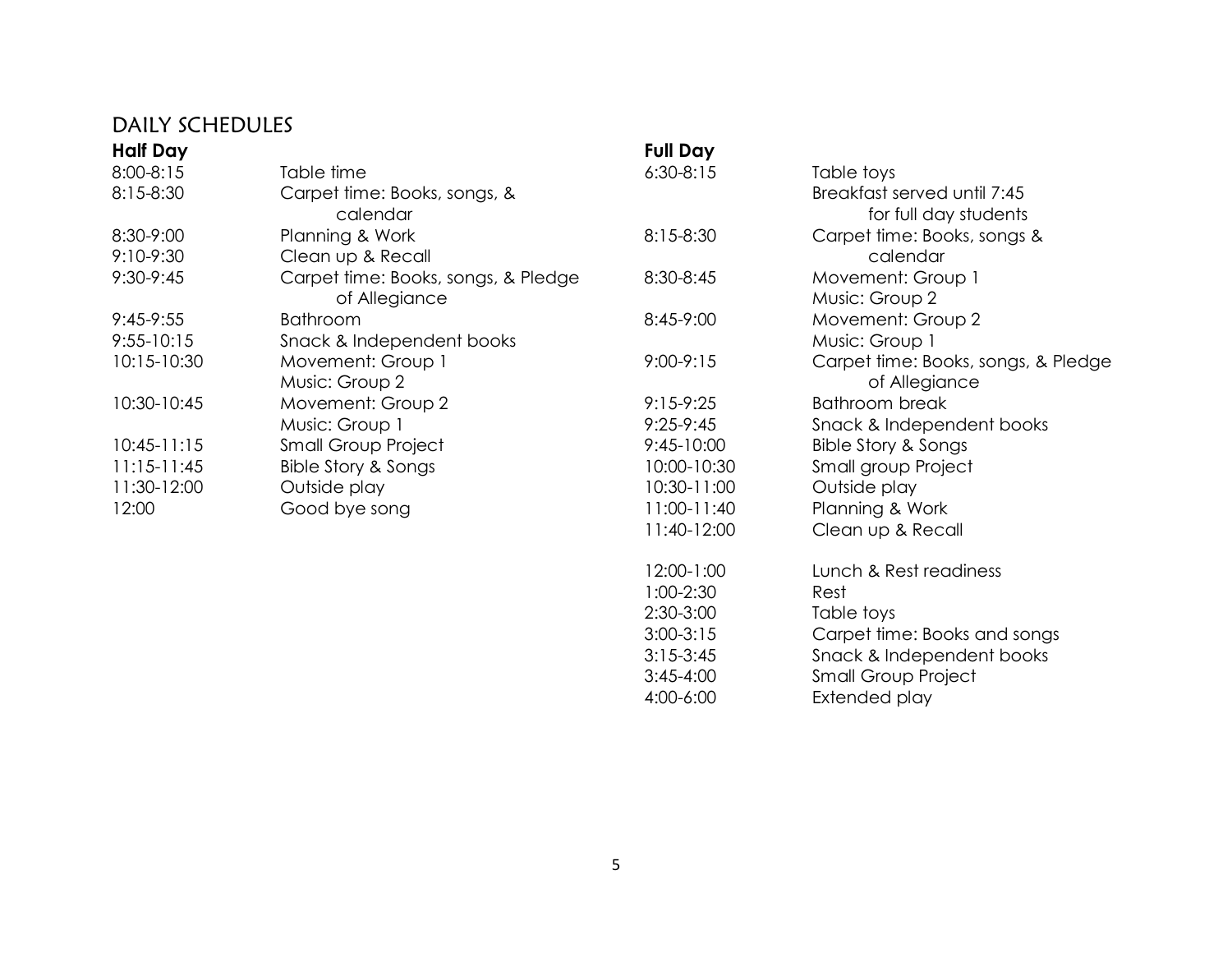#### CURRICULUM

Bethany Lutheran Early Learning Center uses a curriculum that provides each child with developmentally appropriate activities and experiences. These activities and experiences contribute to the development of the whole child: spiritually, physically, intellectually, socially, emotionally. The high quality curriculum encourages children to learn by:

- constructing their own understanding
- learning through peers
- discovery through self-initiated and spontaneous play
- learning through senses and physical activities
- participating in teacher-planned and teacherstructured activities, projects, and experiences

The curriculum also stresses the importance of developmental key indicators or key experiences. A routine is also an important part of the curriculum. This enables the children to have smoother transitions because they know what to expect during the day. Bible story time will also be a part of each day.

Throughout the day positive social interactions will be encouraged. The children will learn to share, communicate, cooperate, and care. They will develop a true feeling of self-worth as they learn to make positive choices, develop self-sufficiency, and realize true love through Jesus Christ. By combining God, families, and teachers, Bethany Lutheran Early Learning Center will provide a rich educational environment for each child.

Children between the ages of three and five, are making developmental strides and express a huge interest in the world around them. They learn by experience and doing. They display a growing interest in reading and writing. The children will be engaged in age appropriate activities that incorporate language arts, math concepts, science exploration, and social science skills.

#### BIBLE & CHAPEL TIME

Bethany Lutheran Early Learning Center wants each child to have an understanding of the love that Jesus has for him/her. Every day the children will have an opportunity to grow in their faith by hearing God's Word via stories, finger plays, songs or plays. Bible time will also include Bible songs, activities, and simple memory treasures from the Bible. Students will also have a chapel time with the church's pastor. Bible Time is based on the Voyages curriculum. The newsletter will contain information regarding the lesson taught, memory treasures, and parent activities. If you would like to know more about what your child is learning contact the director or pastor.

Each Wednesday, the Early Learning Center will join the grade school to attend chapel. The Early Learning Center students will each be assigned a "Big Kid Buddy" from the upper grade class. The "Big Kid Buddy" will sit with his or her "Little Buddy" during chapel. The upper graders will never be left alone with the children. Teachers will be present at all times.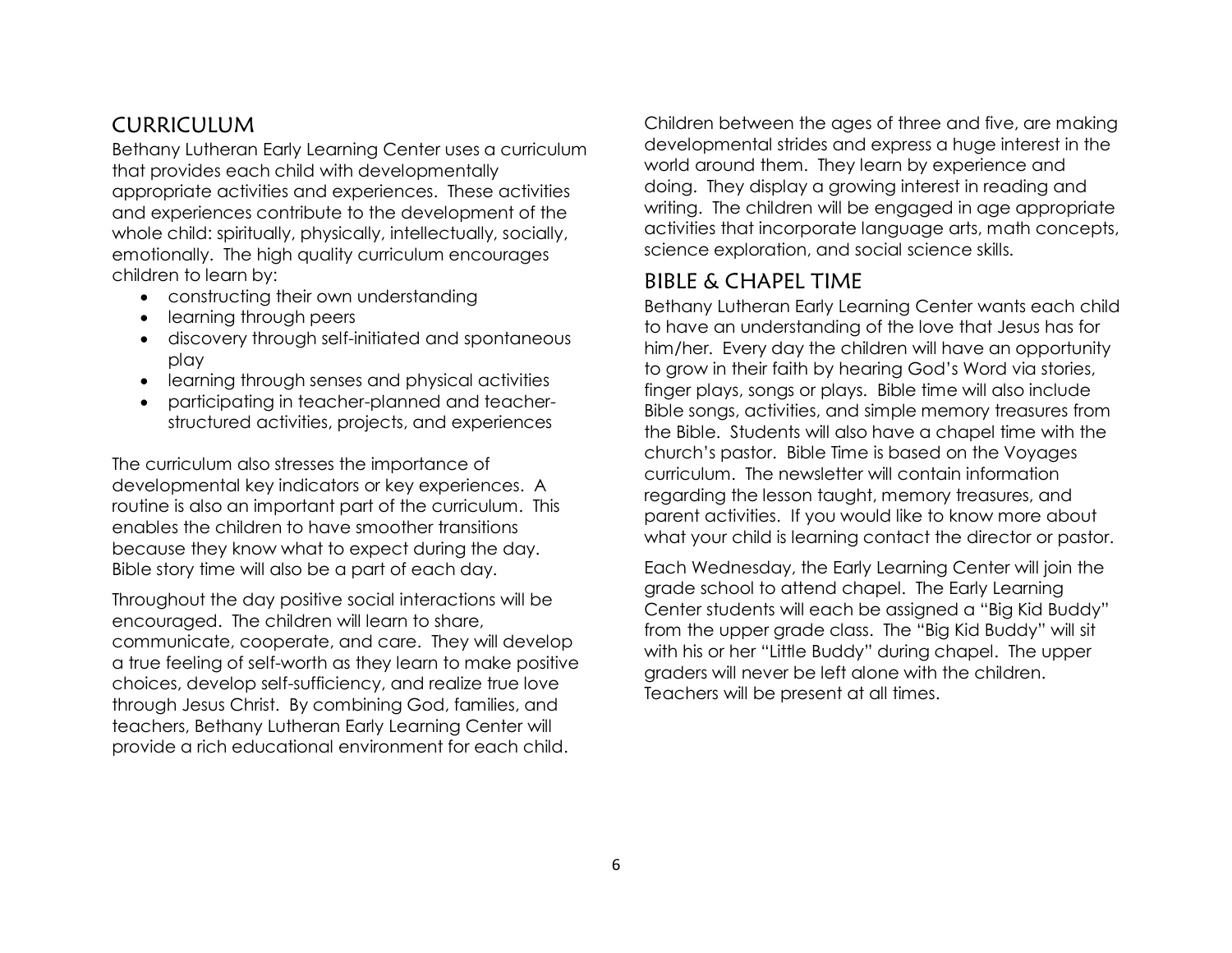# REST TIME

Children will have an active morning; therefore they will be given the opportunity to rest or nap. If a child is unable to sleep, he/she may play quietly on his/her cot so as not to disturb the other children. Each child will be given his/her own cot. Parents should provide a small blanket and pillow for rest. Parents are responsible for taking the blanket home to wash each week, or as needed.

Sleeping buddies (stuffed animals) from home are encouraged if the child needs a "friend" to help get to sleep. Sleeping buddies will stay "sleeping" in the child's backpack or cubby before and after nap time. If the "friend" needs to be washed, it will be sent home for you to launder.

# TELEVISION & COMPUTER POLICY

Children in the beginning years of life learn so much by interacting with other people. That is why it is our policy that watching television daily while at the center is inappropriate. On special occasions, such as parties or multiple days inside due to weather, the children may watch a short video to change the daily routine. Television and movies will not, in themselves, be methods of child care or behavior management.

# CLASS SIZE & RATIO

Bethany Lutheran Early Learning Center will remain at or under the legal requirement for class size and ratio in order to provide quality care for your children.

Preschool: 1 adult per 10 children (potty trained 3 years old – 5 years old)

# SPECIAL NEEDS

Bethany Lutheran Early Learning Center cannot meet the needs of all children, especially those with severe disabilities. If the staff cannot adequately meet the child's need, we will suggest agencies through which parents can receive help.

# BEHAVIOR GUIDANCE PROCEDURES

At Bethany Lutheran Early Learning Center, training and discipline are blended with God's love and concern. Discipline needs to be firm, consistent, and constructive. A child needs to know what is expected before he/she can obey. Guidelines reassure children that they are loved and there is concern for them.

Two behavior goals will be communicated to the children. These are:

- 1. The love of Jesus motivates children to live as the Lord expects.
- 2. Children show love through words and actions.

A positive environment will be fostered in the following manner:

- 1. Children will be encouraged in their positive behaviors, negative and destructive behaviors will be minimized.
- 2. All of the staff will be knowledgeable of three and four year old developmental stages, family backgrounds, special needs, interests and medications (if any) in dealing with each individual child.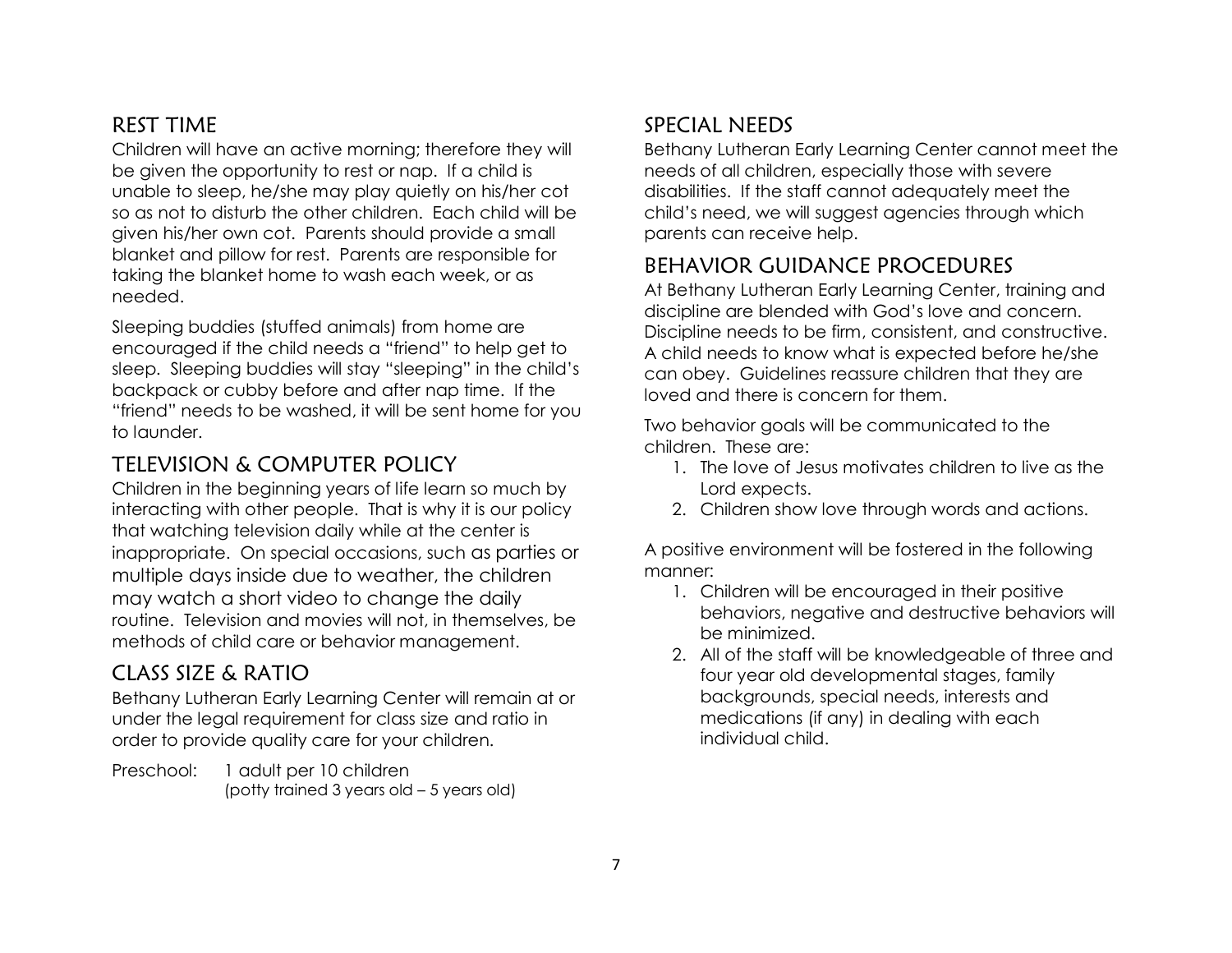# BEHAVIOR GUIDANCE PROCEDURES, continued

- 3. Children will be reminded of appropriate behavior, and then helped to approach the problem situation with a new perspective or his/her attention will be diverted to a new activity.
- 4. Staff with avoid unsafe activities to protect staff and children.
- 5. When discipline is needed it will be administered immediately so that not only the child's behavior is influenced, but more important the child's attitude about himself/herself and about proper and improper behavior.

# PROHIBITED STAFF ACTION

All corporal punishment and humiliating techniques to control behavior are not allowed by any staff person. Corporal punishment includes rough handling, shoving, shaking, slapping, pinching, and spanking. Humiliating and emotional abuse includes name calling, shaming, derogatory remarks about the child, or using language that threatens or frightens the child. A child will not be mechanically restrained in a manner such as tying.

# BEHAVIOR CONSEQUENCES

Our staff is committed to modeling Christian attitudes. The goal of discipline is to teach. Your child will be dealt with constructively at all times. A child will never be disciplined in such a way that is frightening or demeaning. The teachers use love, encouragement, and praise. Desirable behaviors are emphasized. Should behavior problems occur, positive guidance will be offered and behavior redirected.

Continual behavior problems will be brought to the attention of the parent. Increased staff guidance and time will need to be implemented if a child's behavior is persistently unacceptable. The staff will observe, record, and report the behavior of the child. A plan will be developed to address the behavior and a consultation will be held with the child's parents/guardians, other staff persons, and professionals when appropriate.

No child will be separated from the group unless the staff has tried less intrusive methods of guiding the child's behavior, which have been ineffective, and the child's behavior threatens the well being of the child or other children in the center. A child who requires separation from the group will remain within an enclosed part of the classroom where the child can be continuously seen and heard by a staff person. When separation from the group is used as a behavior guidance technique, the child's return to the group will depend on the child's stopping or bringing under control the undesired behavior. The child will be returned to the group as soon as the behavior lessens or stops.

# PERSISTENT NEGATIVE BEHAVIORS

Occasionally a child might exhibit persistent behaviors that require more attention than our staff is able to give to him/her. In this case, the director, teacher, and parents/guardians will meet together to decided what is in the best interest of all parties involved.

# PARENTAL INVOLVEMENT

Parents/Guardians are a child's first and most important teacher; therefore, we make every effort to partner with parents in their children's education.

 Assessments: Three times each year teachers will assess your child's development. Two of the assessments will be sent home and one will be used as a discussion guide during the parent/teacher conference.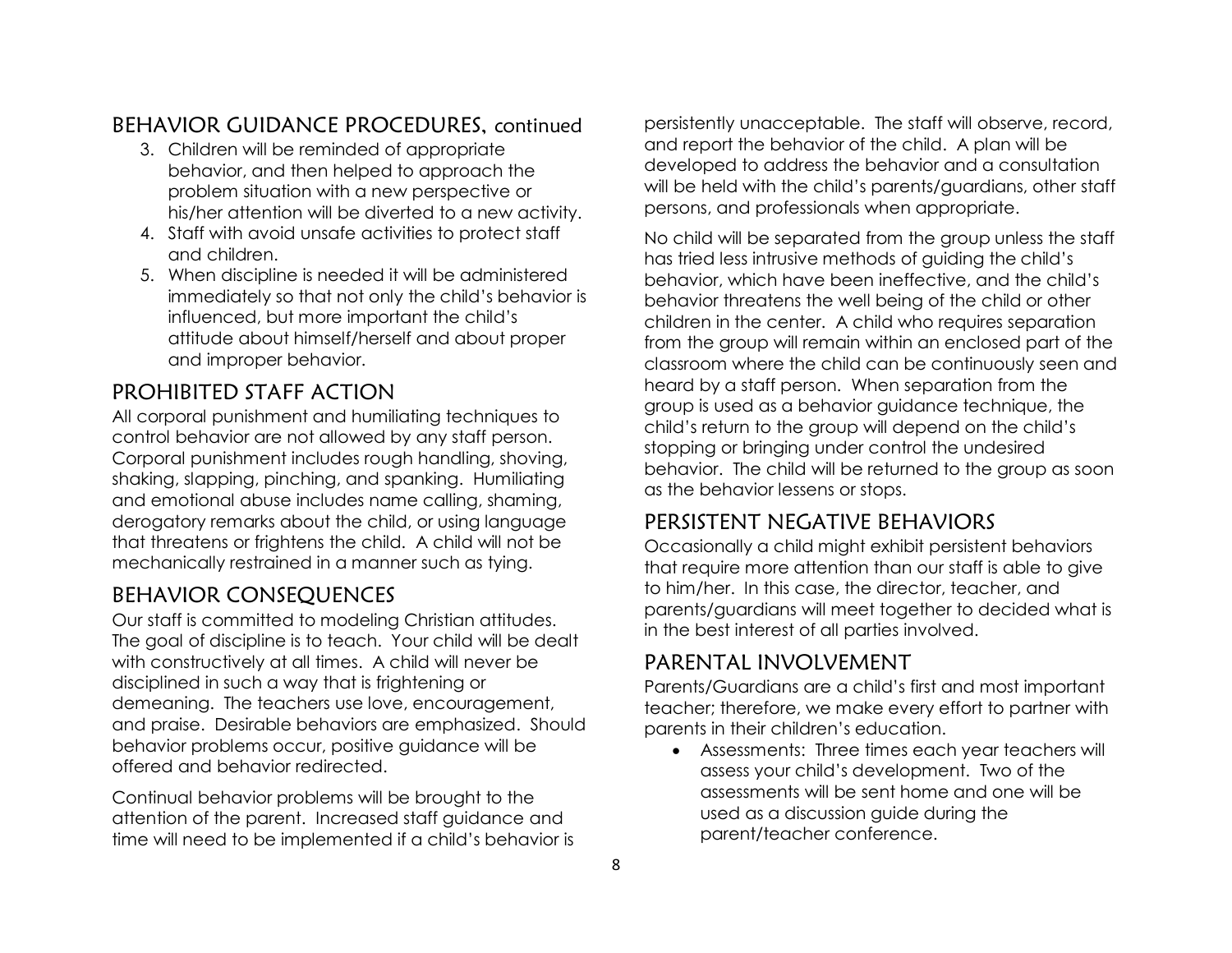# PARENTAL INVOLVEMENT, continued

- Parent/Teacher conferences: One time each year parents and teachers will meet to discuss the child's development. Additional conferences may be arranged.
- Classroom participation: We strongly encourage both moms and dads to spend some time in their child's classroom. You may do this at any time your child is in the classroom. We also plan parent talents into the curriculum and would be delighted if you could share what you know (guitar playing, juggling, coming in uniform, etc.).
- Get-togethers: Each year Bethany Lutheran will arrange a few times for families and staff to get to know each other better. There will be food, games, and fun for all.
- Worship with us! Consider attending a chapel service with your child. It is the highlight of our week. Your child would love to tell you about their best friend, Jesus.
- Do lunch!: Consider scheduling a lunch date with your child. Your child would love for you to meet their friends and they would be able to show you what they do during the day!

Parents choosing to participate in the Early Learning Center by helping in the classroom or being present for parties, must sign the Parent Participation form. This is to protect all of our children at Bethany Lutheran Early Learning Center, and to ensure that no adults are in contact with our children that have been previously involved in any kind of improper or immoral behavior with any child.

# HEALTH POLICY

Bethany Lutheran Early Learning Center is committed to providing a safe and healthy environment for our children and staff. If your child has a cold or symptoms of illness or needs to remain indoors, it would be best to keep the children home. Please contact the center if your child will not be coming to school due to illness (360- 876-1300).

If a child becomes ill while at the center we will make sure that he/she is comfortable and away from the rest of the children. We do not have the facilities to care for sick children, so it is important that he/she be picked up as soon as possible.

Your child will be sent home if any of the following symptoms are observed:

- A fever over 100 degrees with other symptoms of illness
- A skin rash not identified by a practicing physician
- Infected area of skin (impetigo, ringworm)
- Three incidents of diarrhea in one day
- Unusual or unexplained loss of appetite, fatigue, irritability, or headache
- Vomiting
- Evidence of head lice
- Persistent coughing
- Discharge or drainage from eyes, nose, ears, or open sores
- Conjunctivitis (pink eye)
- Sore throat
- Pain that interferes with normal activities
- Chills or achiness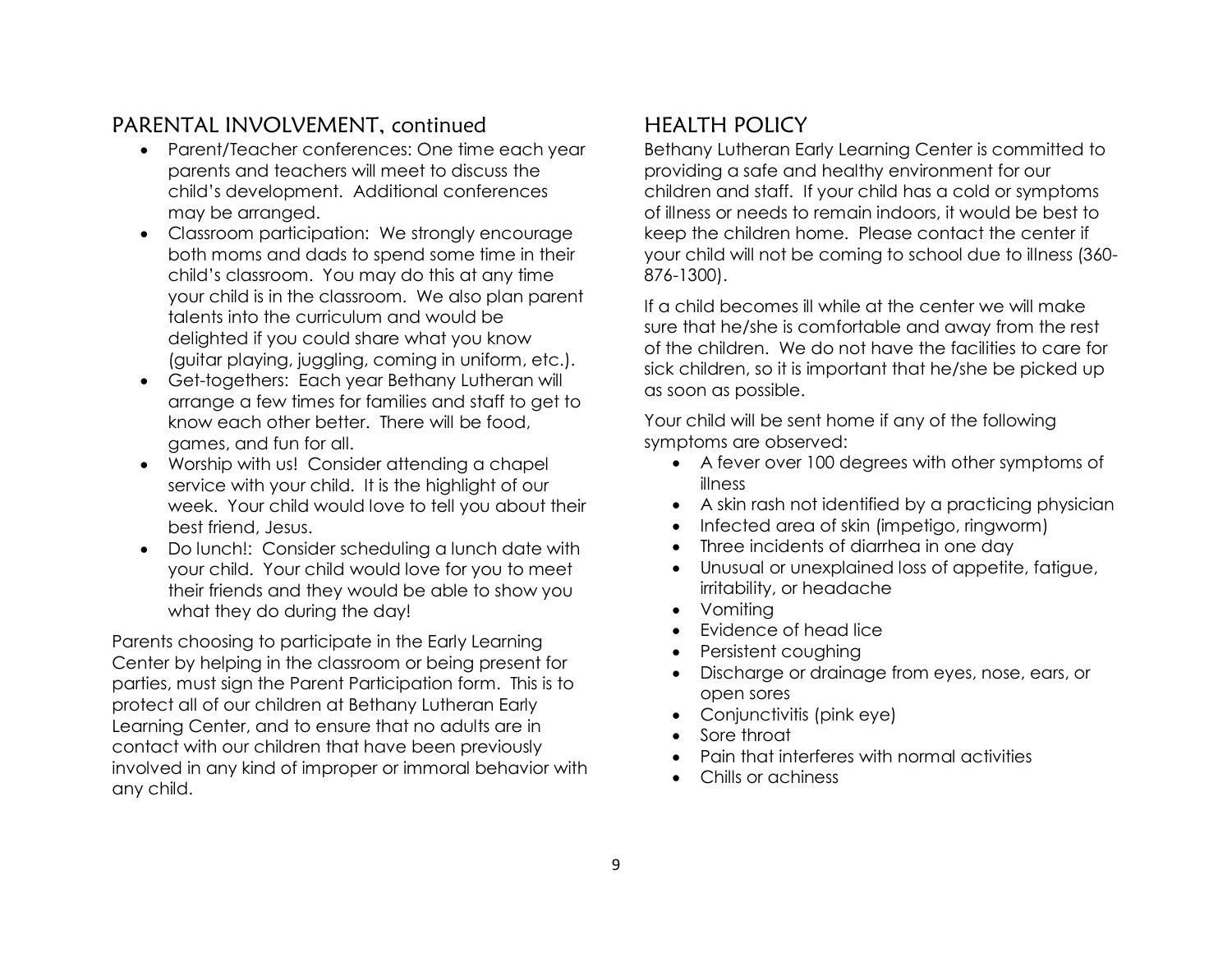#### HEALTH POLICY, continued

If you are unsure whether or not your child may attend, please contact Bethany Lutheran Early Learning Center before bringing him/her to the center.

In the event that your child has a contagious disease, your child may not come to the center. We must be informed of the disease so notice of possible exposure can be given to all families enrolled. A child with a communicable disease will be readmitted to the center only after allowing for the longest usual incubation of the disease or with a signed statement from your physician.

Your child needs to be symptom-free for 24 hours before returning to school.

#### MEDICATION

Bethany Lutheran Early Learning Center will not administer any prescription medication without the written consent of a practicing physician.

All children may keep a bottle of sunscreen labeled with his/her name to be applied by staff as needed.

Children who are in need of long-term medicine, such as an Epi-Pen or asthma inhaler, are required to keep a three-day supply of medicine at the center in case of a disaster. Please see the Crisis Handbook for more information.

A state required Health Care Summary and Immunization Record needs to be kept on file. This record must be on file from the first day of the child's attendance.

#### MEDICAL EMERGENCY

In an emergency a teacher will administer First Aid. All teachers maintain current First Aid and CPR cards. If necessary, paramedics will be called. The person in charge will accompany the child to the emergency room and stay with the child until the parents/guardians arrive. Parents are financially responsible for emergency room costs.

#### CHILD ABUSE/NEGLECT

All childcare providers are required to report all incidents of suspected or actual child abuse or neglect of children. We are obligated by law to report such instances to the proper authorities.

### STAFF HEALTH REQUIREMENTS

A tuberculin test is required for all staff. When teachers are sick they will stay home.

#### SUBSTANCES

Bethany Lutheran Early Learning Center is a smoke-free environment. At no time will parents, staff, or others smoke in the building, or around children. There will be not consumption of alcohol or use of illegal drugs around any children at Bethany Lutheran Early Learning Center.

# INSURANCE

Bethany's programs are covered with appropriate public liability insurance under the umbrella of Bethany Lutheran Church's policy with Church Mutual. All health or other types of insurance are the responsibility of the parents or guardian of the child.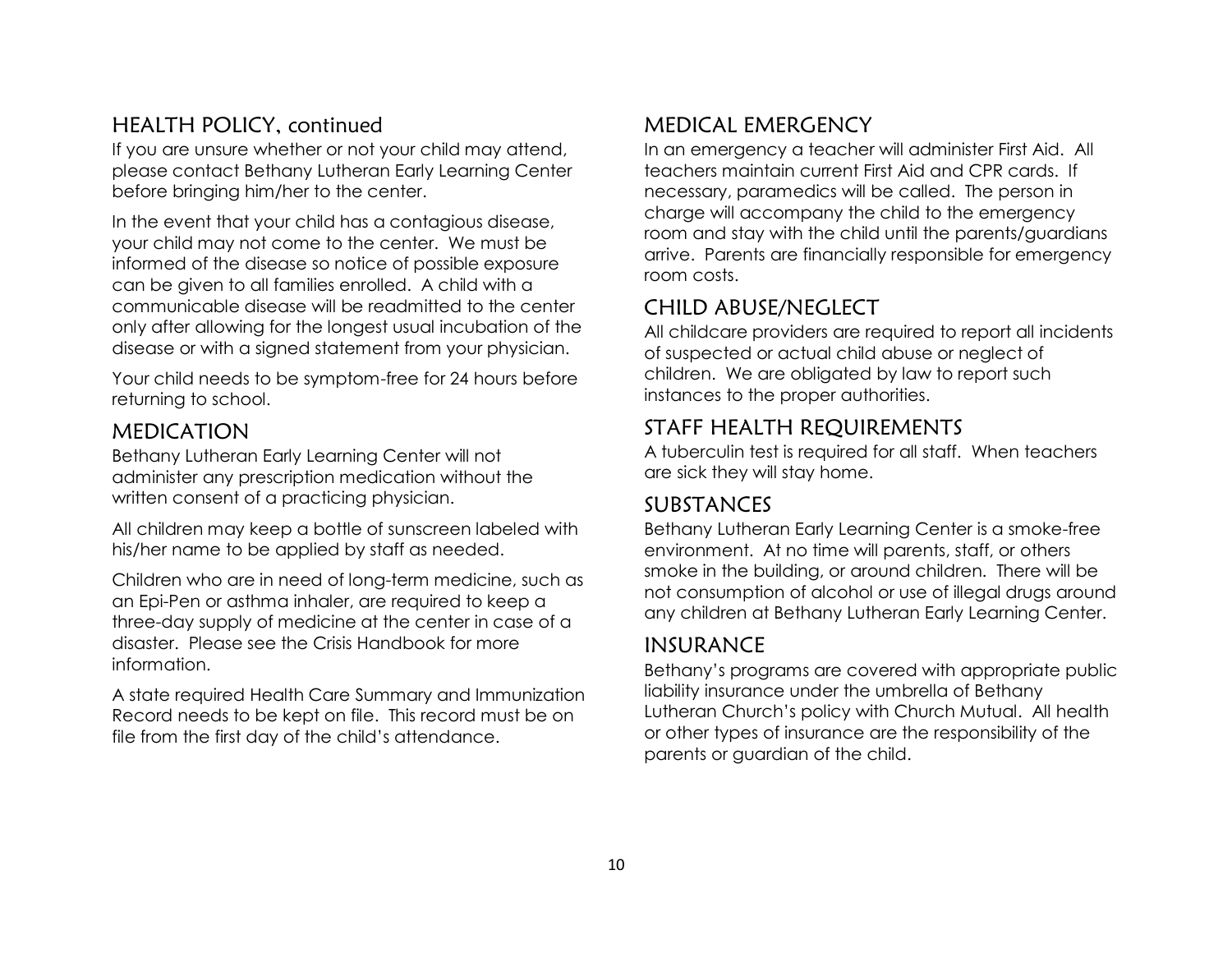#### PROGRAM ORGANIZATION

The Bethany Lutheran Early Learning Center director is responsible for the planning and implementation of the program. The director is the supervising authority of all program staff personnel. In addition, the director is responsible for the care and general management of the children and childhood staff. Bethany Lutheran Early Learning Center is a service of Bethany Lutheran Church. Therefore, the director and staff are supervised by the Bethany Lutheran School Board and the voters of Bethany Lutheran Church.

#### PROCEDURES & POLICY CHANGES

Procedures and policies will be upheld as stated in this family handbook. As changes are made to policies or procedures that affect parents or children, parents will be notified in the form of a school newsletter or by mail at least two weeks prior to the change. Parents wishing to suggest policy or program changes are asked to share their suggestions with the director.

#### EMERGENCY CLOSURES

Should the need arise to close due to an emergency situation, parents will be contacted as soon as possible to pick up their children. **In case of a snow or ice emergency, Bethany Lutheran Early Learning Center will close when the South Kitsap School District closes.**

# CHILD'S FILE

Each child will have a file kept in the Bethany Lutheran Early Learning Center office. This file will include the child's name, date of birth, gender, application, start date, daily attendance, health assessment, immunization record, doctor information, hospital information, parents/guardians information, emergency contacts, emergency medical record, incident reports, medication record, and payment record. The information in this file is available for the parents or legal guardian of the child to view at any time.

# NEWSLETTER & NOTES

A regular newsletter is sent home to the parents explaining our school program and activities each week. **Please read all communications carefully!** Coming activities and other important items are included in these communications.

# PARENT/TEACHER/CHILD CONFERENCES

Parents/Guardians and teachers will meet together one time each year to discuss the child's development and accomplishments. The child's second assessment will be used as a discussion guide during the conference. The parents and teacher may schedule additional conferences.

#### FIELD TRIPS

We will not be transporting children for field trips that take them off the Bethany Lutheran Early Learning Center campus. To still provide children with similar experiences, visitors (dentist, doctor, fire fighters, etc.) will be set up to visit the school.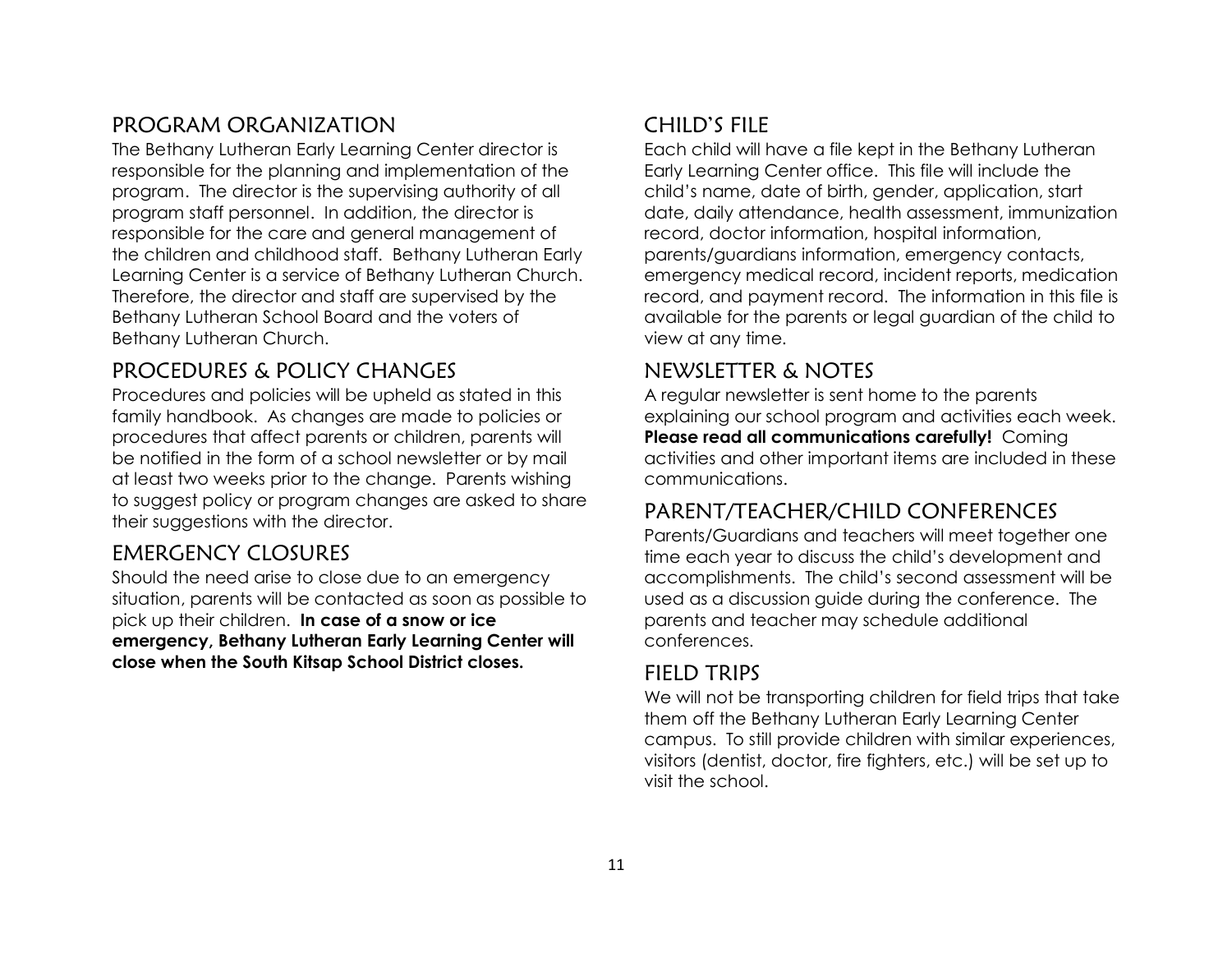#### MEALS

Children will wash their hands before and after eating meals and snacks.

Breakfast may be brought from home if the child arrives at school before 7:30.

We offer hot lunch and milk provided by the South Kitsap School District for an additional charge of \$4/lunch.

Parents who choose not to use this service are welcome to pack their own lunches provided they are sure to send well-rounded meals that meet USDA requirements. Each meal the child eats at the center must contain:

- A dairy product (such as milk, cheese, yogurt, or cottage cheese)
- Meat or meat alternative (such as beef, fish, poultry, legumes, tofu, or beans)
- A grain product (such as bread, cereal, bagel, or rice cake)
- Fruits or vegetables (two fruits or two vegetables or one fruit and one vegetable to equal the total portion size required). When juice is served in place of a fruit or vegetable it must be one hundred percent fruit or vegetable juice.

If you are unsure of these guidelines or would like some suggestions, please speak with the director. If a child's lunch does not meet these requirements, we will provide the missing item. However, there will be a \$1 charge for every item that is provided.

We are unable to warm up items from children's sack lunches, so please do not send items that need heating. All lunches will be kept in the refrigerator until served. We ask that you only send one dessert with your child. No candy, please!

# SNACKS

Bethany Lutheran Early Learning Center will serve two healthy snacks throughout the day. All snack is served "family style." It is considered part of the learning experience to share, say "please" and "thank you," and to stop play for a little quiet activity. If parents wish to provide a snack for the group, they are asked to notify the center.

Birthday treats must be purchased from a grocery store.

Please remember to indicate on the enrollment form if your child has an allergy to any foods.

# CHILDREN'S CLOTHING

- Change of clothing: Each child must have a change of clothing to be left at school. Please include underwear, socks, pants, and shirt. Please label each item of clothing with the child's name or initials and place it inside a Ziploc bag. You will be notified when it is time to change out these clothes for the season.
- Play clothes:
	- o Please allow your child to wear clothing that he/she will not be afraid to get dirty. They will naturally avoid activities if they are worried about their "best" clothes getting dirty.
	- o Keep in mind that your child will use crayons, markers, and paints frequently. Even though we provide all "washable" products, experience has taught us these do not always wash out completely.